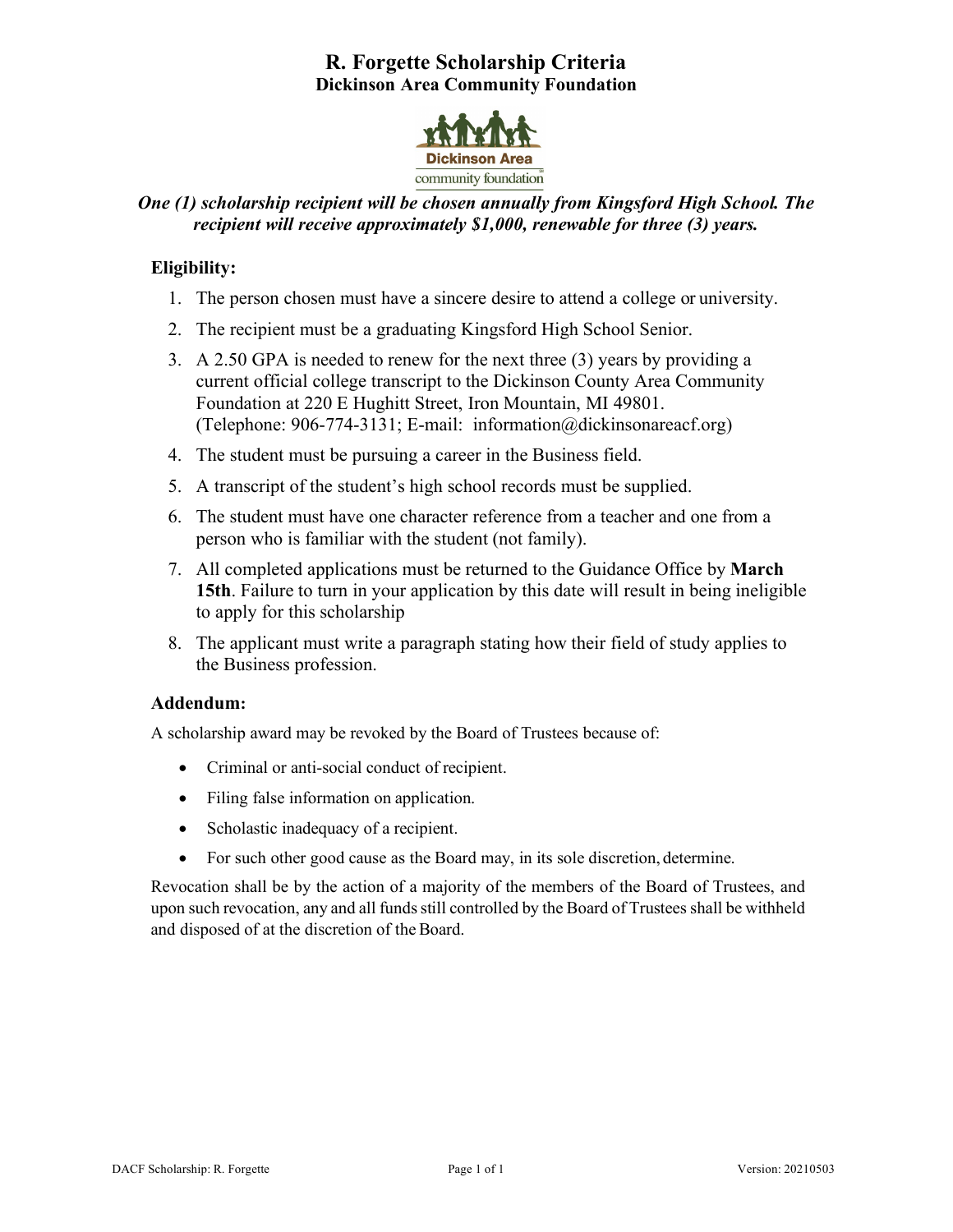

# *R. Forgette Scholarship*

**Dickinson Area Community Foundation Completed applications must be submitted by March 15th**

| <b>Date</b>                                                                                                                        |                                                                                              |  |
|------------------------------------------------------------------------------------------------------------------------------------|----------------------------------------------------------------------------------------------|--|
| <b>Full Name</b>                                                                                                                   |                                                                                              |  |
| <b>Street Address</b>                                                                                                              |                                                                                              |  |
| <b>City ST ZIP Code</b>                                                                                                            |                                                                                              |  |
| <b>Home Phone</b>                                                                                                                  |                                                                                              |  |
| <b>E-Mail (Required)</b>                                                                                                           |                                                                                              |  |
| <b>High School Attended</b>                                                                                                        |                                                                                              |  |
| <b>GPA</b>                                                                                                                         |                                                                                              |  |
| In what extra-curricular activities did you participate in? (includes activities outside of school)                                |                                                                                              |  |
|                                                                                                                                    |                                                                                              |  |
| Did you work during the school year? No<br>If yes, how many hours/week:                                                            |                                                                                              |  |
| Name of college or university you plan to attend:                                                                                  |                                                                                              |  |
| Have you applied for admission?                                                                                                    |                                                                                              |  |
| Have you been accepted?                                                                                                            |                                                                                              |  |
| Intended field of study:                                                                                                           |                                                                                              |  |
| Have you applied for other scholarships?                                                                                           |                                                                                              |  |
| Have you been granted a scholarship? If so, name of scholarship & amount:                                                          |                                                                                              |  |
|                                                                                                                                    |                                                                                              |  |
| Please include the following with the application:                                                                                 |                                                                                              |  |
| 1.<br>to the business field.                                                                                                       | Attach a personal statement, which includes your comments on how your field of study relates |  |
| One character reference from a teacher and one from a person who is familiar with the<br>2.<br>student, cannot be a family member. |                                                                                              |  |
| Transcript of your high school records<br>3.                                                                                       |                                                                                              |  |
| <b>Application Deadline</b>                                                                                                        |                                                                                              |  |
| All applications need to be submitted to the guidance counselor's office by March 15 <sup>th</sup> .                               |                                                                                              |  |